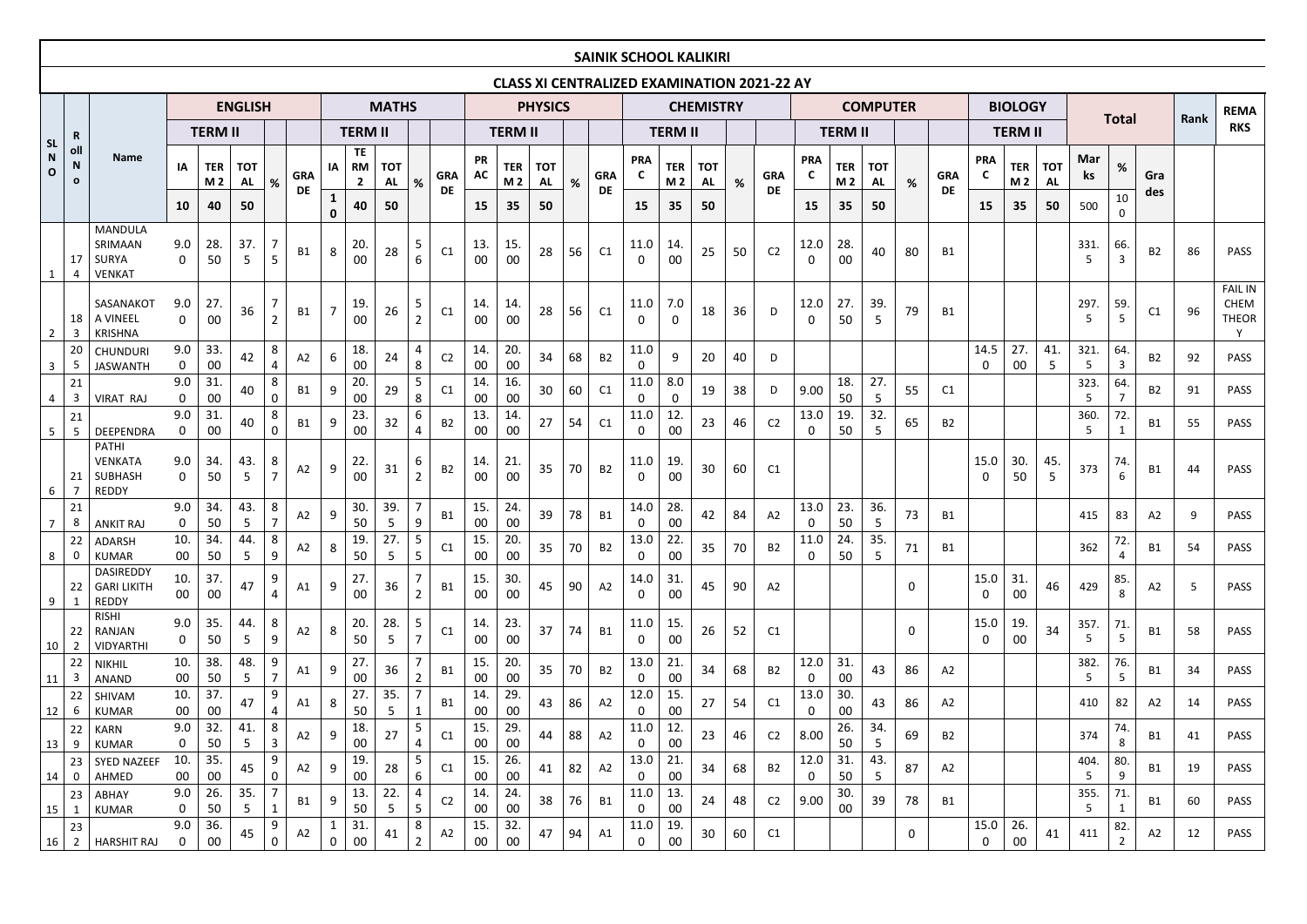| 17 | 23<br>4              | SAURABH<br><b>KUMAR</b><br><b>SINGH</b>                    | 10.<br>$00\,$       | 35.<br>50     | 45.<br>5 | 9<br>$\mathbf{1}$            | A1        | 9                            | 29.<br>50     | 38.<br>-5             | 7<br>$\overline{7}$ | B1             | 15.<br>$00\,$ | 27.<br>00                 | 42 | 84 | A2             | 13.0<br>O           | 19.<br>00          | 32 | 64 | <b>B2</b>      | 12.0<br>0            | 28.<br>50     | 40.<br>5              | 81               | A2             |           |              |                       | 407       | 81.<br>4              | A2        | 17  | <b>PASS</b> |
|----|----------------------|------------------------------------------------------------|---------------------|---------------|----------|------------------------------|-----------|------------------------------|---------------|-----------------------|---------------------|----------------|---------------|---------------------------|----|----|----------------|---------------------|--------------------|----|----|----------------|----------------------|---------------|-----------------------|------------------|----------------|-----------|--------------|-----------------------|-----------|-----------------------|-----------|-----|-------------|
| 18 | 23<br>-5             | <b>NITISH</b><br><b>KUMAR</b>                              | 10.<br>00           | 38.<br>50     | 48.<br>5 | 9<br>7                       | A1        | 8                            | 27.<br>00     | 35                    | 7<br>0              | <b>B2</b>      | 15.<br>00     | 27.<br>00                 | 42 | 84 | A <sub>2</sub> | 15.0<br>0           | 28.<br>00          | 43 | 86 | A2             | 13.0<br>$\mathbf{0}$ | 32.<br>00     | 45                    | 90               | A2             |           |              |                       | 431.<br>5 | 86.<br>3              | A2        | 4   | <b>PASS</b> |
| 19 | 23                   | <b>BOILLA</b><br><b>AKSHITH</b><br>REDDY                   | 10.<br>00           | 35.<br>50     | 45.<br>5 | 9                            | A1        | 9                            | 32.<br>50     | 41.<br>5              | 8<br>3              | A2             | 14.<br>00     | 27.<br>00                 | 41 | 82 | A <sub>2</sub> | 13.0<br>0           | 20.<br>00          | 33 | 66 | <b>B2</b>      | 12.0<br>$\mathbf{0}$ | 30.<br>50     | 42.<br>5              | 85               | A2             |           |              |                       | 419       | 83.<br>8              | A2        | - 7 | <b>PASS</b> |
| 20 | 23<br>9              | <b>VIRAJ</b><br><b>KUMAR</b>                               | 9.0<br>0            | 33.<br>00     | 42       | 8<br>4                       | A2        | 8                            | 18.<br>00     | 26                    | 5<br>2              | C1             | 14.<br>$00\,$ | 24.<br>00                 | 38 | 76 | <b>B1</b>      | 12.0<br>0           | 20.<br>00          | 32 | 64 | <b>B2</b>      |                      |               |                       | $\mathbf 0$      |                | 15.0<br>0 | 25<br>$00\,$ | 40                    | 368       | 73.<br>6              | B1        | 46  | <b>PASS</b> |
| 21 | 24<br>0              | <b>NAIDU</b><br><b>PRANAVNA1</b><br>Н<br>CHOWDARY          | 9.0<br>0            | 36.<br>00     | 45       | 9<br>0                       | A2        | 8                            | 14.<br>00     | 22                    | $\overline{4}$      | C <sub>2</sub> | 14.<br>00     | 25 <sub>1</sub><br>$00\,$ | 39 | 78 | <b>B1</b>      | 11.0<br>0           | 13.<br>00          | 24 | 48 | C <sub>2</sub> | 11.0<br>0            | 27.<br>50     | 38.<br>5              | 77               | <b>B1</b>      |           |              |                       | 338.<br>5 | 67.                   | <b>B2</b> | 81  | PASS        |
| 22 | 24<br>$\overline{2}$ | <b>SAURAV RAJ</b>                                          | 10.<br>$00\,$       | 37.<br>$00\,$ | 47       | 9<br>4                       | A1        | 9                            | 25.<br>00     | 34                    | 6<br>8              | <b>B2</b>      | 14.<br>$00\,$ | 24.<br>$00\,$             | 38 | 76 | <b>B1</b>      | 13.0<br>O           | 25.<br>00          | 38 | 76 | <b>B1</b>      | 13.0<br>$\mathbf 0$  | 23.<br>00     | 36                    | 72               | <b>B1</b>      |           |              |                       | 377       | 75.<br>4              | B1        | 39  | <b>PASS</b> |
| 23 | 24<br>-5             | <b>BADAPATI</b><br>THEJESWAR                               | 9.0<br>$\mathbf 0$  | 34.<br>50     | 43.<br>5 | 8<br>7                       | A2        | 9                            | 22.<br>00     | 31                    | 6<br>$\overline{2}$ | <b>B2</b>      | 15.<br>00     | 32.<br>$00\,$             | 47 | 94 | A1             | 15.0<br>0           | 31<br>00           | 46 | 92 | A1             | 13.0<br>$\mathbf{0}$ | 34.<br>50     | 47.<br>5              | 95               | A1             |           |              |                       | 437       | 87.<br>4              | A2        | 3   | <b>PASS</b> |
| 24 | 24<br>-6             | <b>BALWANT</b><br><b>KUMAR</b>                             | 10.<br>00           | 30.<br>$00\,$ | 40       | 8<br>0                       | B1        | $\overline{7}$               | 14.<br>50     | 21.<br>-5             | 4<br>$\mathbf{3}$   | C <sub>2</sub> | 14.<br>00     | 17.<br>$00\,$             | 31 | 62 | <b>B2</b>      | 11.0<br>0           | 14.<br>00          | 25 | 50 | C <sub>2</sub> | 13.0<br>$\mathbf 0$  | 26.<br>50     | 39.<br>5              | 79               | <b>B1</b>      |           |              |                       | 344.<br>5 | 68.<br>9              | B2        | 75  | <b>PASS</b> |
| 25 | 24<br>7              | PRITHU RAJ                                                 | 9.0<br>0            | 29.<br>50     | 38.<br>5 | 7<br>7                       | <b>B1</b> | 8                            | 17.<br>00     | 25                    | 5<br>0              | C <sub>2</sub> | 13.<br>00     | 14.<br>$00\,$             | 27 | 54 | C1             | 11.0<br>0           | 14.<br>00          | 25 | 50 | C <sub>2</sub> | 11.0<br>0            | 22.<br>50     | 33.<br>5              | 67               | <b>B2</b>      |           |              |                       | 353       | 70.<br>6              | <b>B2</b> | 63  | PASS        |
| 26 | 24<br>9              | <b>GOLLA</b><br>DHARMATEJ                                  | 9.0<br>$\mathbf{0}$ | 37.<br>$00\,$ | 46       | 9<br>$\overline{2}$          | A1        | 8                            | 17.<br>50     | 25.<br>-5             | 5<br>$\mathbf{1}$   | C1             | 14.<br>00     | 26.<br>00                 | 40 | 80 | <b>B1</b>      | 12.0<br>$\Omega$    | 22.<br>00          | 34 | 68 | B <sub>2</sub> |                      |               |                       |                  |                | 15.0<br>0 | 32.<br>00    | 47                    | 384       | 76.<br>8              | <b>B1</b> | 31  | <b>PASS</b> |
| 27 | 25                   | PASUPULA<br><b>KIRAN</b><br><b>KUMAR</b>                   | 10.<br>00           | 37.<br>50     | 47.<br>5 | 9<br>5                       | A1        | $\mathbf{1}$<br>$\mathsf{O}$ | 17.<br>50     | 27.<br>-5             | 5<br>5              | C1             | 14.<br>$00\,$ | 30.<br>00                 | 44 | 88 | A2             | 12.0<br>0           | 22.<br>00          | 34 | 68 | <b>B2</b>      |                      |               |                       |                  |                | 14.0<br>0 | 33.<br>00    | 47                    | 392.<br>5 | 78.<br>5              | B1        | 27  | <b>PASS</b> |
| 28 | 25<br>1              | POLE UMESH<br><b>REDDY</b>                                 | 9.0<br>0            | 36.<br>00     | 45       | 9<br>$\mathbf{0}$            | A2        | $\overline{7}$               | 14.<br>50     | 21.<br>5              | 4<br>3              | C <sub>2</sub> | 14.<br>$00\,$ | 25.<br>$00\,$             | 39 | 78 | <b>B1</b>      | 12.0<br>$\bf{0}$    | 16.<br>00          | 28 | 56 | C1             | 15.0<br>$\mathbf 0$  | 33.<br>50     | 48.<br>5              | 97               | A1             |           |              |                       | 370.<br>5 | 74.<br>1              | B1        | 45  | <b>PASS</b> |
|    |                      | 25   P JASWANTH<br>$29$ 2 REDDY                            | 9.0<br>$\mathbf 0$  | 37.<br>$00\,$ | 46       | 9<br>$2^{\circ}$             | A1        | 8                            | 18.<br>$00\,$ | 26                    | 5<br>$\overline{2}$ | C1             | 14.<br>00     | 27.<br>$00\,$             | 41 | 82 | A2             | 10.0<br>$\mathbf 0$ | 2.0<br>$\mathbf 0$ | 12 | 24 |                | 9.00                 | 20.<br>$00\,$ | 29                    | 58               | C <sub>1</sub> |           |              |                       | 329       | 65.<br>$\circ$        | <b>B2</b> | 87  | PASS        |
| 30 | 25<br>$\overline{3}$ | CHEMIKALA<br><b>NIKHIL</b><br><b>KUMAR</b><br><b>REDDY</b> | 9.0<br>$\mathbf 0$  | 35.<br>00     | 44       | 8<br>8                       | A2        | $\overline{7}$               | 20.<br>50     | 27.<br>5              | 5<br>5 <sup>5</sup> | C1             | 15.<br>00     | 27.<br>00                 | 42 | 84 | A <sub>2</sub> | 11.0                | 13.<br>00          | 24 | 48 | C <sub>2</sub> |                      |               |                       | $\boldsymbol{0}$ |                | 15.0<br>0 | 20.<br>50    | 35.<br>5              | 362.<br>5 | 72.<br>5              | B1        | 53  | <b>PASS</b> |
| 31 | 25<br>4              | KARAPAKUL<br>A SRAVAN<br>KUMAR                             | 10.<br>$00\,$       | 36.<br>50     | 46.<br>5 | 9<br>$\overline{\mathbf{3}}$ | A1        | 8                            | 29.<br>50     | 37.<br>5              | 7<br>5 <sub>1</sub> | <b>B1</b>      | 15.<br>00     | 32.<br>00                 | 47 | 94 | A1             | 13.0<br>0           | 23.<br>00          | 36 | 72 | <b>B1</b>      | 15.0<br>$\mathbf{0}$ | 32.<br>00     | 47                    | 94               | A1             |           |              |                       | 418.<br>5 | 83.<br>$\overline{7}$ | A2        | 8   | <b>PASS</b> |
| 32 | 25<br>5              | PAPPULETI<br>CHARANTEJ                                     | 9.0<br>$\mathbf 0$  | 39.<br>00     | 48       | 9<br>6                       | A1        | 9                            | 22.<br>00     | 31                    | 6<br>2              | <b>B2</b>      | 15.<br>00     | 22.<br>00                 | 37 | 74 | <b>B1</b>      | 14.0<br>$\bf{0}$    | 28.<br>$00\,$      | 42 | 84 | A2             | 14.0<br>$\mathbf{0}$ | 34.<br>50     | 48.<br>5 <sub>5</sub> | 97               | A1             |           |              |                       | 389.<br>5 | 77.<br>9              | <b>B1</b> | 28  | <b>PASS</b> |
| 33 | 25<br>6              | <b>CHINTALA</b><br>VIVEKANAN<br>DA REDDY                   | 9.0<br>$\mathbf 0$  | 34.<br>00     | 43       | 8<br>6                       | A2        | 8                            | 20.<br>00     | 28                    | 5<br>6              | C1             | 15.<br>00     | 26.<br>00                 | 41 | 82 | A2             | 13.0<br>0           | 18.<br>00          | 31 | 62 | <b>B2</b>      | 15.0<br>$\mathbf 0$  | 26.<br>50     | 41.<br>5 <sup>5</sup> | 83               | A <sub>2</sub> |           |              |                       | 380.<br>5 | 76.<br>$\mathbf{1}$   | <b>B1</b> | 36  | <b>PASS</b> |
| 34 | 25                   | <b>VISHAL</b><br><b>KUMAR</b>                              | 9.0<br>0            | 26.<br>50     | 35.<br>5 |                              | <b>B1</b> | 9                            | 13.<br>50     | 22.<br>5              | 4<br>5 <sub>1</sub> | C <sub>2</sub> | 14.<br>00     | 28.<br>00                 | 42 | 84 | A2             | 13.0<br>0           | 16.<br>00          | 29 | 58 | C1             | 9.00                 | 19.<br>00     | 28                    | 56               | C1             |           |              |                       | 343.<br>5 | 68.<br>7              | <b>B2</b> | 77  | <b>PASS</b> |
| 35 | 25<br>8              | <b>PURAM</b><br><b>NAVEEN</b><br><b>KUMAR</b>              | 9.0<br>0            | 35.<br>50     | 44.<br>5 | 8<br>9                       | A2        | 9                            | 19.<br>00     | 28                    | 5<br>6              | C1             | 15.<br>00     | 29.<br>$00\,$             | 44 | 88 | A <sub>2</sub> | 13.0<br>0           | 27.<br>00          | 40 | 80 | B1             |                      |               |                       |                  |                | 15.0<br>0 | 31.<br>50    | 46.<br>5 <sup>5</sup> | 398       | 79.<br>6              | <b>B1</b> | 23  | <b>PASS</b> |
| 36 | 25<br>9              | KAMIREDDY<br><b>MOHITH</b><br>REDDY                        | 10.<br>$00\,$       | 36.<br>50     | 46.<br>5 | 9<br>$\mathbf{3}$            | A1        | 9                            | 21.<br>50     | 30.<br>$\overline{5}$ | 6<br>$\mathbf{1}$   | <b>B2</b>      | 15.<br>$00\,$ | 32.<br>$00\,$             | 47 | 94 | A1             | 15.0<br>$\bf{0}$    | 34.<br>00          | 49 | 98 | A1             | 14.0<br>$\mathbf 0$  | 27.<br>50     | 41.<br>5              | 83               | A <sub>2</sub> |           |              |                       | 411       | 82.<br>$\overline{2}$ | A2        | 12  | <b>PASS</b> |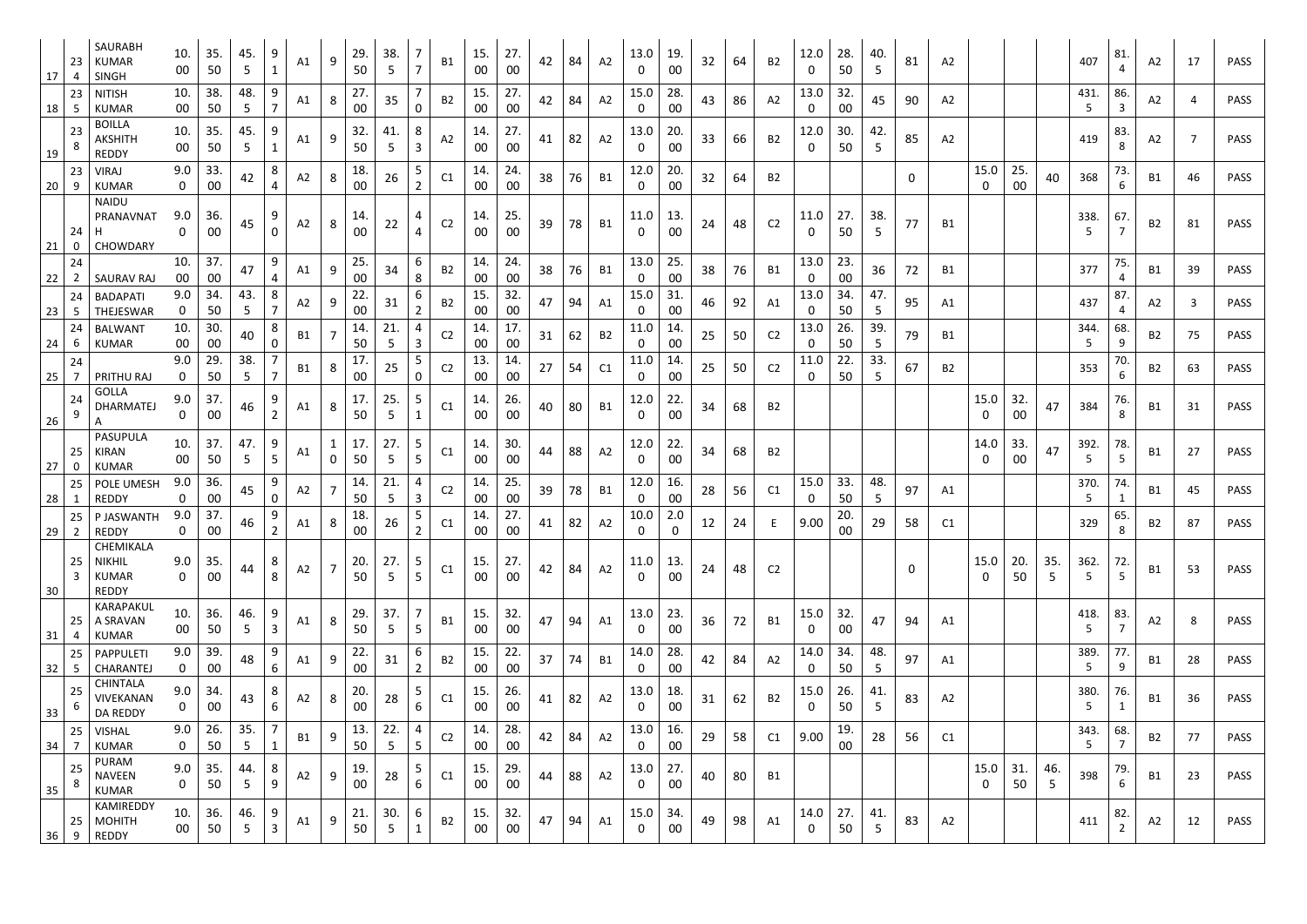| 26<br>$37 \mid$<br>$\mathbf 0$ | THATHIREDD<br>Y SANTHOSH<br><b>REDDY</b>        | 10 <sub>1</sub><br>00 | 35.<br>50     | 45.<br>5. | 9<br>$\mathbf{1}$   | A1        | $\mathbf 0$    | 28.<br>50 | 38.<br>-5              | 7<br>$\overline{7}$           | <b>B1</b>      | 15.<br>00     | 33.<br>$00\,$ | 48 | 96 | A1        | 13.0<br>$\Omega$  | 26.<br>00 | 39 | 78 | B1             |                      |               |                    |    |           | 15.0<br>-0   | 27.<br>50             | 42.<br>5  | 410                    | 82       | A2        | 14   | <b>PASS</b> |
|--------------------------------|-------------------------------------------------|-----------------------|---------------|-----------|---------------------|-----------|----------------|-----------|------------------------|-------------------------------|----------------|---------------|---------------|----|----|-----------|-------------------|-----------|----|----|----------------|----------------------|---------------|--------------------|----|-----------|--------------|-----------------------|-----------|------------------------|----------|-----------|------|-------------|
| 26<br>38                       | G Y<br>HARSHAVAR<br><b>DHAN</b><br><b>REDDY</b> | 9.0<br>$\mathbf 0$    | 34.<br>00     | 43        | 8<br>6              | A2        | $\overline{7}$ | 14.<br>00 | 21                     | 4<br>$\overline{2}$           | C <sub>2</sub> | 14.<br>00     | 23.<br>$00\,$ | 37 | 74 | <b>B1</b> | 11.0              | 12.<br>00 | 23 | 46 | C <sub>2</sub> |                      |               |                    |    |           | 15.0<br>- 0  | 22.<br>50             | 37.<br>5  | 365.<br>5              | 73.<br>1 | <b>B1</b> | 49   | <b>PASS</b> |
| 26<br>39<br>$\mathbf{Z}$       | <b>CHALLA</b><br><b>BANU TEJA</b>               | 10.<br>$00\,$         | 37.<br>00     | 47        | 9<br>$\overline{4}$ | A1        | 8              | 13.<br>50 | 21.<br>5               | 4<br>3                        | C <sub>2</sub> | 14.<br>00     | 20.<br>00     | 34 | 68 | <b>B2</b> | 11.0<br>0         | 14.<br>00 | 25 | 50 | C <sub>2</sub> |                      |               |                    |    |           | 15.0<br>0    | 18.<br>50             | 33.<br>5  | 340.<br>5 <sub>1</sub> | 68.      | <b>B2</b> | 78   | PASS        |
| 26<br>40<br>$\overline{3}$     | <b>TONDRAPU</b><br><b>SUMEETH</b><br>PRIYADARSH | 9.0<br>$\mathbf{0}$   | 37.<br>00     | 46        | 9<br>$\overline{2}$ | A1        | 5              | 13.<br>50 | 18.                    | 3<br>$\overline{7}$           | D              | 14.<br>00     | 23<br>$00\,$  | 37 | 74 | <b>B1</b> | 11.0<br>0         | 14.<br>00 | 25 | 50 | C <sub>2</sub> |                      |               |                    |    |           | 15.0<br>0    | 15 <sub>1</sub><br>00 | 30        | 340                    | 68       | <b>B2</b> | 79   | <b>PASS</b> |
| 26                             | Y YASHRAJ                                       | 9.0<br>$\mathbf{0}$   | 31.<br>50     | 40.       | 8                   | A2        | 8              | 17.<br>50 | 25.<br>5               | 5 <sub>1</sub><br>$\mathbf 1$ | C1             | 15.<br>00     | 28.<br>$00\,$ | 43 | 86 | A2        | 11.0<br>0         | 10        | 21 | 42 | C <sub>2</sub> | 14.0<br>$\mathbf 0$  | 26.<br>50     | 40.<br>5           | 81 | A2        |              |                       |           | 338                    | 67.<br>6 | <b>B2</b> | 82   | PASS        |
| 41<br>4<br>26                  | <b>KALA RISHI</b>                               | 9.0                   | 34.           | ל<br>43.  | 8                   | A2        |                | 13.       | 20.                    | 4                             | C <sub>2</sub> | 15.           | 21.           | 36 | 72 | <b>B1</b> | 10.0              | 7.0       | 17 | 34 | D.             | 13.0                 | 23.           | 36.                | 73 | <b>B1</b> |              |                       |           | 315                    | 63       | <b>B2</b> | 94   | <b>PASS</b> |
| -5<br>42<br>26                 | SRI RAM                                         | $\mathbf{0}$<br>9.0   | 50<br>35.     | 5         | $\overline{7}$<br>8 |           |                | 50<br>15. | 5                      | $\mathbf{1}$<br>4             |                | 00<br>15.     | $00\,$<br>30. |    |    |           | 0<br>14.0         | 0<br>24.  |    |    |                | $\mathbf{0}$<br>10.0 | 50<br>31.     | 5<br>41.           |    |           |              |                       |           | 382.                   | 76.      |           |      |             |
| 8<br>43                        | K HEMANTH                                       | $\mathbf 0$           | $00\,$        | 44        | 8                   | A2        | 9              | 00        | 24                     | 8                             | C <sub>2</sub> | 00            | $00\,$        | 45 | 90 | A2        | 0                 | 00        | 38 | 76 | <b>B1</b>      | $\mathbf 0$          | 50            | 5                  | 83 | A2        |              |                       |           | 5                      | 5        | B1        | 34   | PASS        |
| 26<br>44<br>9                  | <b>KAKARLA</b><br>GUNAVARDH<br>AN               | 9.0<br>$\mathbf 0$    | 30.<br>$00\,$ | 39        | 8                   | <b>B1</b> | 8              | 13.<br>50 | 21.<br>5               | 4<br>$\mathbf{3}$             | C <sub>2</sub> | 14.<br>$00\,$ | 22.<br>$00\,$ | 36 | 72 | B1        | 10.0<br>$\Omega$  | 7.0<br>0  | 17 | 34 | D              | 12.0<br>$\mathbf{0}$ | 22.<br>50     | 34.<br>5           | 69 | <b>B2</b> |              |                       |           | 346.<br>5              | 69.<br>3 | <b>B2</b> | 71   | <b>PASS</b> |
| 27<br>45  <br>0                | <b>JISHNUK</b><br><b>VISHNU</b>                 | 10.<br>00             | 37.<br>00     | 47        | 9<br>4              | A1        | 8              | 13.<br>50 | 21.                    | 4<br>3                        | C <sub>2</sub> | 14.<br>$00\,$ | 28.<br>$00\,$ | 42 | 84 | A2        | 12.0<br>0         | 17.<br>00 | 29 | 58 | C1             | 11.0<br>$\mathbf{0}$ | 28.<br>50     | 39.<br>$5^{\circ}$ | 79 | B1        |              |                       |           | 367.<br>5.             | 73.<br>5 | <b>B1</b> | 47   | PASS        |
| 27                             | GANDAM                                          | 9.0                   | 32.           | 41        | 8                   | A2        | 8              | 13.       | 21.                    | 4                             | C <sub>2</sub> | 14.           | 25.           | 39 | 78 | B1        | 12.0              | 19.       | 31 | 62 | <b>B2</b>      | 13.0                 | 27.           | 40                 | 80 | B1        |              |                       |           | 380                    | 76       | B1        | 37   | PASS        |
| 46<br>27                       | <b>DANIEL</b><br>M ISAAC                        | $\mathbf 0$<br>9.0    | $00\,$<br>31. |           | $\overline{2}$<br>8 |           |                | 50<br>17. | -5<br>25               | $\mathbf{3}$<br>5             | C <sub>2</sub> | 00<br>15.     | $00\,$<br>30. | 45 | 90 | A2        | 0<br>13.0         | 00<br>23. |    | 72 |                | $\mathbf{0}$<br>12.0 | $00\,$<br>UF  | UF                 | UF |           |              |                       |           | <b>UFM</b>             | UF       |           | #VAL | PASS        |
| 47<br>2                        | <b>MANOHAR</b><br><b>BUSAM</b>                  | $\mathbf 0$           | 00            | 40        | $\Omega$            | <b>B1</b> | 8              | 00        |                        | 0                             |                | 00            | 00            |    |    |           | 0                 | 00        | 36 |    | B1             | $\mathbf{0}$         | M             | M                  | M  | E.        |              |                       |           |                        | M        | Ε.        | UE!  |             |
| 27<br>48<br>4                  | KUSHVANTH<br>RAM                                | 9.0<br>$\mathbf{0}$   | -29.<br>50    | 38.<br>.5 | $\overline{7}$      | B1        | 8              | 13.<br>50 | 21.<br>5               | 4<br>$\mathbf{3}$             | C <sub>2</sub> | 15.<br>00     | 21.<br>$00\,$ | 36 | 72 | <b>B1</b> | 12.0<br>$\Omega$  | 16.<br>00 | 28 | 56 | C1             | 11.0<br>$\mathbf{0}$ | 20.<br>50     | 31.<br>$5^{\circ}$ | 63 | <b>B2</b> |              |                       |           | 345                    | 69       | <b>B2</b> | 73   | <b>PASS</b> |
| 27<br>49<br>6                  | <b>GALETI</b><br>CHETHAN<br><b>KUMAR</b>        | 9.0<br>0              | 25.<br>00     | 34        | $\mathbf b$<br>8    | <b>B2</b> | 8              | 20.<br>50 | 28.<br>$5\overline{)}$ | 5<br>$\overline{7}$           | C1             | 15.<br>00     | 28.<br>$00\,$ | 43 | 86 | A2        | 11.0<br>0         | 13.<br>00 | 24 | 48 | C <sub>2</sub> | 15.0<br>$\mathbf{0}$ | 26.<br>50     | 41.<br>5           | 83 | A2        |              |                       |           | 375.<br>5 <sup>5</sup> | 75.<br>1 | B1        | 40   | <b>PASS</b> |
| 27<br>50                       | S SAI<br><b>VENKAT</b><br>RAMANA                | 9.0<br>$\mathbf 0$    | 28.<br>50     | 37.<br>5  | 5                   | B1        | 9              | 14.<br>00 | 23                     | 4<br>6                        | C <sub>2</sub> | 15.<br>00     | 29.<br>$00\,$ | 44 | 88 | A2        | 12.0<br><b>O</b>  | 20.<br>00 | 32 | 64 | B2             |                      |               |                    |    |           | 15.0<br>0    | 16.<br>50             | 31.<br>-5 | 345                    | 69       | <b>B2</b> | 73   | <b>PASS</b> |
| 27<br>51<br>8                  | <b>BANAVATH</b><br><b>BHARGAV</b>               | 10.<br>00             | 34.<br>50     | 44.<br>5  | 8<br>9              | A2        | 9              | 23.<br>00 | 32                     | 6<br>4                        | <b>B2</b>      | 15.<br>00     | 33.<br>$00\,$ | 48 | 96 | A1        | 13.0<br>0         | 25.<br>00 | 38 | 76 | B1             |                      |               |                    |    |           | 15.0<br>0    | 23.<br>50             | 38.<br>5  | 403                    | 80.<br>6 | B1        | 22   | <b>PASS</b> |
| 27                             | <b>THEETLA</b>                                  | 9.0                   | 34.           | 43.       | 8                   | A2        | 8              | 27.       | 35                     |                               | <b>B2</b>      | 15.           | 28.           | 43 | 86 | A2        | 12.0              | 22.       | 34 | 68 | B <sub>2</sub> |                      |               |                    |    |           | 14.0         | 28.                   | 42        | 404.                   | 80.      | <b>B1</b> | 19   | <b>PASS</b> |
| 52<br>9<br>28                  | <b>SUNNY</b><br><b>ANKIT</b>                    | $\mathbf{0}$<br>9.0   | 50<br>32.     | 5<br>41   | $\overline{7}$<br>8 | A2        | 9              | 00<br>20. | 29.                    | 0<br>5 <sub>1</sub>           | C1             | 00<br>15.     | $00\,$<br>27. | 42 | 84 | A2        | 0<br>14.0         | 00<br>23. | 37 | 74 | B1             | 13.0                 | 24.           | 37.                | 75 | <b>B1</b> | $\mathbf{0}$ | 00                    |           | 5<br>405.              | 9<br>81. | A2        | 18   | <b>PASS</b> |
| $53$ 0                         | RANJAN<br>SATHIKELA                             | $\mathbf{0}$          | 00            |           | $\overline{2}$      |           |                | 50        | 5                      | 9                             |                | 00            | 00            |    |    |           | 0                 | 00        |    |    |                | $\mathbf{0}$         | 50            | 5                  |    |           |              |                       |           | 5.                     | 1        |           |      |             |
| 28<br>54                       | RAVINDRA<br><b>NATH</b>                         | 10.<br>$00\,$         | 30.<br>50     | 40.<br>5  | $\mathbf{1}$        | A2        | 9              | 26.<br>00 | 35                     | $\mathbf 0$                   | <b>B2</b>      | 15.<br>$00\,$ | 31.<br>00     | 46 | 92 | A1        | $15.0$   31.<br>0 | 00        | 46 | 92 | A1             |                      |               |                    |    |           | 14.0<br>0    | 31.<br>50             | 45.<br>5  | 422                    | 84.<br>4 | A2        | 6    | PASS        |
| 28<br>55<br>$\overline{2}$     | RAJU<br><b>KUMAR</b>                            | 9.0                   | 30.<br>$00\,$ | 39        | 8                   | <b>B1</b> | 6              | 18.<br>5  | 24.<br>5               | 4<br>9                        | C <sub>2</sub> | 14.<br>00     | 24.<br>$00\,$ | 38 | 76 | <b>B1</b> | 11.0<br>0         | 13.<br>00 | 24 | 48 | C <sub>2</sub> | 10.0<br>$\mathbf{0}$ | 16.<br>$00\,$ | 26                 | 52 | C1        |              |                       |           | 340                    | 68       | <b>B2</b> | 79   | <b>PASS</b> |
| 28                             |                                                 |                       |               |           |                     |           |                |           |                        |                               |                |               |               |    |    |           |                   |           |    |    |                |                      |               |                    |    |           |              |                       |           |                        |          |           |      |             |
| 56<br>3                        | LIYAFATH<br><b>SHAIK</b>                        | 9.0<br>0              | 38.<br>$00\,$ | 47        | 9<br>$\overline{4}$ | A1        | 8              | 19.<br>00 | 27                     | 5 <sub>1</sub><br>4           | C1             | 15.<br>00     | 26.<br>00     | 41 | 82 | A2        | 13.0<br>0         | 19.<br>00 | 32 | 64 | <b>B2</b>      | 14.0<br>$\mathbf{0}$ | 33.<br>50     | 47.<br>5           | 95 | A1        |              |                       |           | 413.<br>5              | 82.<br>7 | A2        | 10   | <b>PASS</b> |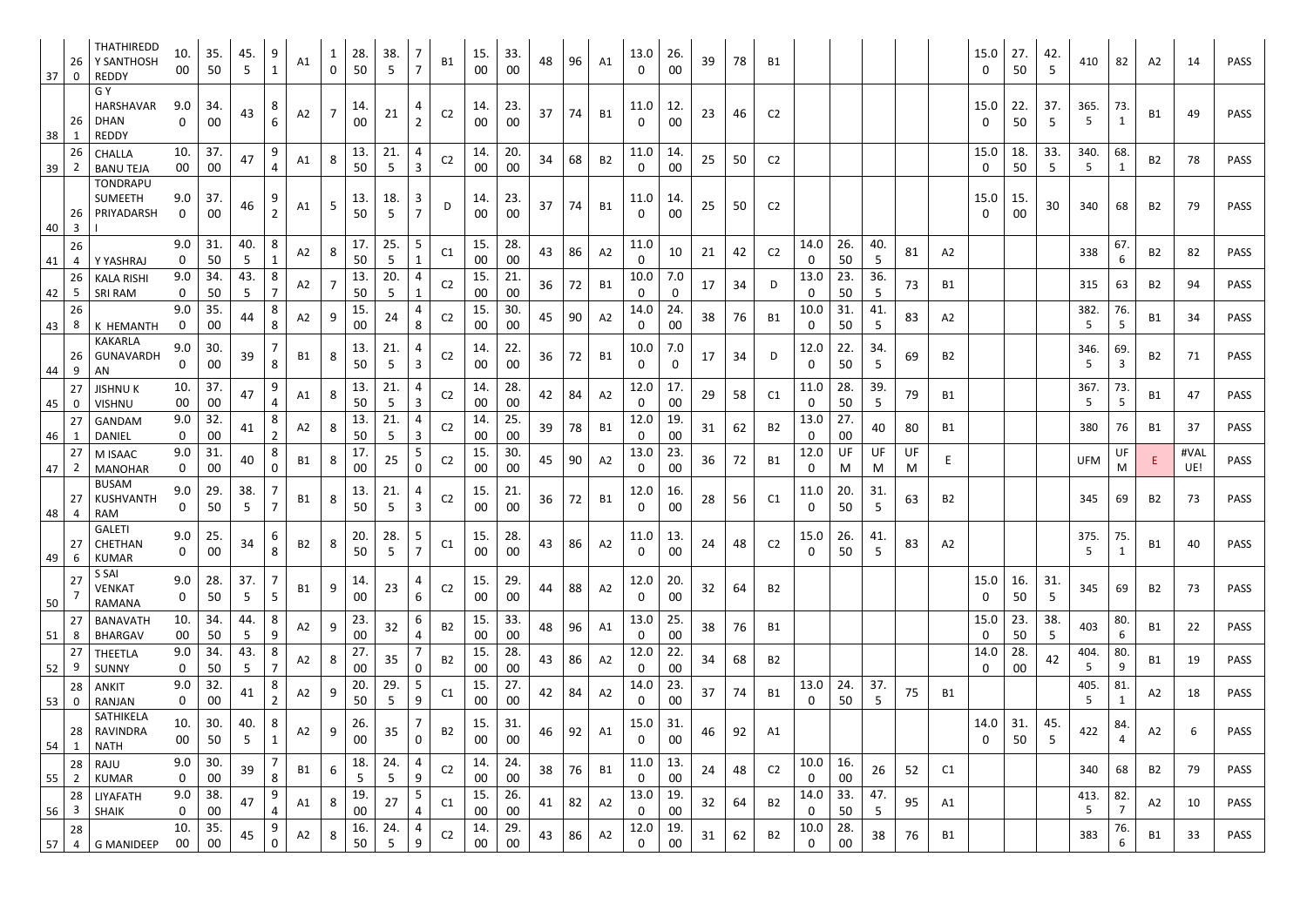| 58 | 28<br>-5 | ANANTHAPU<br><b>RAM ABHI</b><br><b>RAM</b>      | 9.0<br>$\mathbf{0}$ | 36.<br>50     | 45.<br>5  | 9<br>$\mathbf 1$               | A1        | $\overline{7}$ | 18.<br>50             | 25.<br>-5             | 5<br>$\mathbf{1}$   | C1             | 14.<br>00     | 23<br>00      | 37 | 74                | <b>B1</b>      | 13.0<br>$\Omega$       | 26.<br>00 | 39 | 78 | B1             |                     |           |          |             |                | 14.0<br>$\mathbf 0$      | UF<br>M   | UF<br>M   | <b>UFM</b>             | UF<br>M               |                | <b>UFM</b> | UFM IN<br><b>BIO TH</b> |
|----|----------|-------------------------------------------------|---------------------|---------------|-----------|--------------------------------|-----------|----------------|-----------------------|-----------------------|---------------------|----------------|---------------|---------------|----|-------------------|----------------|------------------------|-----------|----|----|----------------|---------------------|-----------|----------|-------------|----------------|--------------------------|-----------|-----------|------------------------|-----------------------|----------------|------------|-------------------------|
| 59 | 28       | <b>KATREDDY</b><br>VARDHAN<br><b>REDDY</b>      | 9.0<br>0            | 25.<br>50     | 34.<br>5. | 6<br>9                         | <b>B2</b> | 5              | 15.<br>00             | 20                    | 4<br>0              | D              | 13.<br>00     | 14.<br>$00\,$ | 27 | 54                | C1             | 11.0<br>$\Omega$       | 12.<br>00 | 23 | 46 | C <sub>2</sub> | <b>UF</b><br>M      | 22.<br>50 | UF<br>M  | AB          | Ε              |                          |           |           | <b>UFM</b>             | UF<br>M               | E.             | <b>UFM</b> | UFM IN<br>COMP<br>PRAC  |
| 60 | 28       | <b>ADE</b><br><b>DIKSHITH</b>                   | 9.0<br>0            | 38.<br>50     | 47.<br>5  | 9<br>5                         | A1        | 8              | 13.<br>50             | 21.                   | 4<br>3              | C <sub>2</sub> | 15.<br>00     | 20.<br>$00\,$ | 35 | 70                | <b>B2</b>      | 12.0<br>$\Omega$       | 17.<br>00 | 29 | 58 | C1             | 9.00                | 31.<br>00 | 40       | 80          | <b>B1</b>      |                          |           |           | 364.<br>5              | 72.<br>9              | <b>B1</b>      | 50         | <b>PASS</b>             |
| 61 | 28<br>8  | THITTALA<br><b>UDAY KIRAN</b>                   | 9.0<br>$\mathbf 0$  | 35.<br>50     | 44.<br>5  | 8<br>9                         | A2        | 9              | 17.<br>00             | 26                    | 5<br>$\overline{2}$ | C1             | 15.<br>$00\,$ | 28.<br>$00\,$ | 43 | 86                | A2             | 12.0<br>$\mathbf{0}$   | 19.<br>00 | 31 | 62 | <b>B2</b>      | 14.0<br>$\mathbf 0$ | 33.<br>00 | 47       | 94          | A1             |                          |           |           | 409.<br>5              | 81.<br>9              | A2             | 16         | <b>PASS</b>             |
| 62 | 28       | <b>NENAVATH</b><br><b>MAHESH</b><br><b>NAIK</b> | 10.<br>00           | 35.<br>50     | 45.<br>5  | 1                              | A1        | 9              | 14.<br>50             | 23.<br>5              | 4<br>$\overline{7}$ | C <sub>2</sub> | 15.<br>00     | 19.<br>00     | 34 | 68                | <b>B2</b>      | 11.0<br>$\Omega$       | 15.<br>00 | 26 | 52 | C1             | 12.0<br>0           | 25.<br>50 | 37.<br>5 | 75          | <b>B1</b>      |                          |           |           | 366                    | 73.<br>2              | B1             | 48         | <b>PASS</b>             |
| 63 | 29       | <b>MUDE</b><br><b>KHUSINADH</b><br>A NAIK       | 9.0<br>0            | 36.<br>50     | 45.<br>5  | 9                              | A1        | 9              | 27.<br>50             | 36.<br>-5             | $\mathbf{3}$        | <b>B1</b>      | 15.<br>00     | 24.<br>00     | 39 | 78                | <b>B1</b>      | 12.0<br>$\Omega$       | 22.<br>00 | 34 | 68 | <b>B2</b>      |                     |           |          |             |                | 15.0<br>$\Omega$         | 27.<br>50 | 42.<br>-5 | 413                    | 82.<br>6              | A <sub>2</sub> | 11         | PASS                    |
| 64 | 29<br>2  | ANNAPPAGA<br><b>RI THEJA</b>                    | 10.<br>$00\,$       | 30.<br>50     | 40.<br>5  | 8                              | A2        | 9              | 27.<br>00             | 36                    | $\overline{2}$      | <b>B1</b>      | 14.<br>00     | 22.<br>00     | 36 | 72                | <b>B1</b>      | 13.0<br>0              | 21.<br>00 | 34 | 68 | <b>B2</b>      | 13.0<br>$\mathbf 0$ | 30.<br>00 | 43       | 86          | A2             |                          |           |           | 403.<br>5              | 80.<br>$\overline{7}$ | <b>B1</b>      | 21         | <b>PASS</b>             |
| 65 | 29<br>3  | JADHAV<br><b>ASHUTOSH</b>                       | 9.0<br>$\mathbf 0$  | 32.<br>00     | 41        | 8<br>2                         | A2        | 5              | 15.<br>00             | 20                    | 4<br>0              | D              | 14.<br>00     | 15.<br>$00\,$ | 29 | 58                | C1             | 11.0<br>$\mathbf 0$    | 12        | 23 | 46 | C <sub>2</sub> | 8.00                | 21.<br>50 | 29.<br>5 | 59          | C1             |                          |           |           | 314.<br>5              | 62.<br>9              | B2             | 95         | <b>PASS</b>             |
| 66 | 29<br>4  | <b>K VEERA</b><br><b>CHAYA</b><br>VARUN         | 9.0<br>$\mathbf 0$  | 37.<br>00     | 46        | 9<br>$\overline{2}$            | A1        | 9              | 14.<br>00             | 23                    | 4<br>6              | C <sub>2</sub> | 14.<br>00     | 21.<br>$00\,$ | 35 | 70                | <b>B2</b>      | 13.0<br>0              | 22.<br>00 | 35 | 70 | <b>B2</b>      | 13.0<br>0           | 28.<br>50 | 41.<br>5 | 83          | A <sub>2</sub> |                          |           |           | 353.<br>5              | 70.<br>$\overline{7}$ | B2             | 61         | <b>PASS</b>             |
| 67 | 29<br>-5 | NADENDLA<br><b>JOY WESLY</b>                    | 9.0<br>$\mathbf 0$  | 29.<br>50     | 38.<br>5  |                                | B1        | 6              | 17 <sub>1</sub><br>50 | 23.<br>5              | 4                   | C <sub>2</sub> | 15.<br>00     | 15<br>$00\,$  | 30 | 60                | C1             | 11.0<br>0              | 14.<br>00 | 25 | 50 | C <sub>2</sub> |                     |           |          | 0           |                | 14.0<br>0                | 14.<br>50 | 28.<br>5  | 321                    | 64.<br>$\overline{2}$ | <b>B2</b>      | 93         | PASS                    |
| 68 | 29       | BANGARAPL<br><b>MADHAN</b><br><b>BALAJE</b>     | 9.0<br>0            | 35.<br>50     | 44.<br>5  | 8<br>9                         | A2        | 8              | 13.<br>50             | 21.<br>5              | 4<br>3              | C <sub>2</sub> | 14.<br>00     | 24.<br>$00\,$ | 38 | 76                | <b>B1</b>      | 11.0<br>$\Omega$       | 12.<br>00 | 23 | 46 | C <sub>2</sub> | 13.0<br>0           | 26.<br>00 | 39       | 78          | <b>B1</b>      |                          |           |           | 351.<br>5              | 70.<br>3              | <b>B2</b>      | 64         | PASS                    |
| 69 | 29       | <b>DASARI</b><br>SAISATHVIK                     | 10.<br>00           | 36.<br>00     | 46        | 9<br>2                         | A1        | 7              | 13.<br>50             | 20.<br>-5             | 4<br>1              | C <sub>2</sub> | 15.<br>$00\,$ | 21.<br>$00\,$ | 36 | 72                | <b>B1</b>      | 11.0<br>0              | 14.<br>00 | 25 | 50 | C <sub>2</sub> | 13.0<br>0           | 30.<br>00 | 43       | 86          | A2             |                          |           |           | 351                    | 70.<br>$\overline{2}$ | <b>B2</b>      | 65         | <b>PASS</b>             |
| 70 | 29<br>8  | <b>JADHAV</b><br><b>KARTHIK</b>                 | 9.0<br>$\mathbf{0}$ | 30.<br>50     | 39.<br>5  | $\overline{7}$<br>$\mathsf{Q}$ | <b>B1</b> | $\overline{7}$ | 13.<br>50             | 20.<br>$\overline{5}$ | 4<br>$\mathbf 1$    | C <sub>2</sub> | 14.<br>$00\,$ | 16.<br>$00\,$ | 30 | 60                | C1             | 12.0<br>$\mathbf 0$    | 18.<br>00 | 30 | 60 | C1             | 11.0<br>$\mathbf 0$ | 22.<br>00 | 33       | 66          | B <sub>2</sub> |                          |           |           | 328.<br>$\overline{5}$ | 65.<br>$\overline{ }$ | <b>B2</b>      | 88         | PASS                    |
| 71 | 29<br>9  | LALUGANI<br>ABHILASH                            | 9.0<br>$\mathbf{0}$ | 30.<br>50     | 39.<br>5  | $\overline{7}$<br>9            | <b>B1</b> | $\overline{7}$ | 13.<br>50             | 20.<br>-5             | 4<br>$\mathbf{1}$   | C <sub>2</sub> | 15.<br>$00\,$ | 16.<br>$00\,$ | 31 | 62                | <b>B2</b>      | 11.0<br>$\Omega$       | 14.<br>00 | 25 | 50 | C <sub>2</sub> |                     |           |          | $\mathbf 0$ |                | 15.0<br>$\Omega$         | 28.<br>50 | 43.<br>-5 | 325                    | 65                    | <b>B2</b>      | 90         | <b>PASS</b>             |
| 72 | 30       | <b>MUDE</b><br><b>PAVAN TEJA</b>                | 10.<br>00           | 33.<br>50     | 43.<br>5  | 8<br>7                         | A2        |                | 13.<br>50             | 20.                   | 4                   | C <sub>2</sub> | 14.<br>$00\,$ | 20.<br>$00\,$ | 34 | 68                | <b>B2</b>      | 11.0<br>0              | 12.<br>00 | 23 | 46 | C <sub>2</sub> |                     |           |          | $\mathbf 0$ |                | 14.0<br>0                | 23.<br>00 | 37        | 344.<br>5.             | 68.<br>9              | <b>B2</b>      | 75         | PASS                    |
| 73 | 30       | SALIKE<br>KRANTHI<br><b>KOWSHIK</b>             | 10.<br>$00\,$       | 32.<br>50     | 42.<br>5. | 8<br>5                         | A2        | 8              | 14.<br>00             | 22                    | 4<br>4              | C <sub>2</sub> | 14.<br>00     | 23.<br>$00\,$ | 37 | 74                | <b>B1</b>      | 11.0<br>0              | 18.<br>00 | 29 | 58 | C1             | 12.0<br>$\mathbf 0$ | 21.<br>50 | 33.<br>5 | 67          | <b>B2</b>      |                          |           |           | 349                    | 69.<br>8              | <b>B2</b>      | 68         | <b>PASS</b>             |
| 74 | 30       | <b>RISHI</b><br><b>NANDAN</b><br><b>KUMAR</b>   | 9.0<br>$\mathbf 0$  | 18.<br>50     | 27.<br>5  | 5<br>5                         | C1        | 8              | 14.<br>50             | 22.<br>5              | 4<br>5 <sub>1</sub> | C <sub>2</sub> | 13.<br>00     | 13.<br>00     | 26 | 52                | C1             | 13.0<br>0              | 23.<br>00 | 36 | 72 | <b>B1</b>      | UF<br>M             | 27.<br>50 | UF<br>M  | AB          | Ε              |                          |           |           | <b>UFM</b>             | UF<br>M               | E              | <b>UFM</b> | CC IN<br>COMP<br>PRAC   |
| 75 | 30<br>3  | ERIKALAIAH<br>GARI<br>NIRANJAN<br><b>KUMAR</b>  | 9.0<br>$\mathbf 0$  | 33.<br>50     | 42.<br>5  | 8<br>5                         | A2        | $\overline{7}$ | 13.<br>50             | 20.<br>5              | 4<br>$\mathbf{1}$   | C <sub>2</sub> | 14            | 18.<br>00     | 32 | $\mathsf{A}$<br>B | <b>B2</b>      | 13.0<br>0              | 24.<br>00 | 37 | 74 | B1             |                     |           |          | $\mathbf 0$ |                | 14                       | 24.<br>50 | 38.<br>5  | 353.<br>5              | 70.                   | <b>B2</b>      | 61         | <b>PASS</b>             |
| 76 | 30<br>4  | YEMUKA<br>SHYAM                                 | 9.0<br>$\mathbf 0$  | 33.<br>$00\,$ | 42        | 8<br>4                         | A2        | 6              | 14.<br>00             | 20                    | 4<br>0              | D              | 14.<br>$00\,$ | 14.<br>00     | 28 | 56                | C1             | 11.0<br>$\overline{0}$ | 19.<br>00 | 30 | 60 | C1             | 12.0<br>$\mathbf 0$ | 31.<br>00 | 43       | 86          | A2             |                          |           |           | 351                    | 70.<br>2              | <b>B2</b>      | 65         | <b>PASS</b>             |
| 77 | 30       | KADURU<br><b>MUNI</b><br>SAKETH                 | 9.0<br>0            | 36.<br>50     | 45.<br>5  | 9<br>$\mathbf{1}$              | A1        | 9              | 15.<br>00             | 24                    | 4<br>8              | C <sub>2</sub> | 14.<br>00     | 17.<br>$00\,$ | 31 | 62                | B <sub>2</sub> | 13.0<br>0              | 22.<br>00 | 35 | 70 | <b>B2</b>      |                     |           |          | $\mathbf 0$ |                | 15.0<br>0                | 27.<br>00 | 42        | 383.<br>5              | 76.<br>$\overline{7}$ | <b>B1</b>      | 32         | <b>PASS</b>             |
| 78 | 30<br>6  | RAJANOLA<br>KALIYUG<br><b>SIMHA</b>             | 9.0<br>$\mathbf 0$  | 34.<br>00     | 43        | 8<br>6                         | A2        | 8              | 13.<br>50             | 21.<br>5              | 4<br>$\mathbf{3}$   | C <sub>2</sub> | 15.<br>00     | 21.<br>$00\,$ | 36 | 72                | <b>B1</b>      | 13.0<br>$\bf{0}$       | 27.<br>00 | 40 | 80 | <b>B1</b>      |                     |           |          | 0           |                | 15.0<br>$\boldsymbol{0}$ | 30.<br>50 | 45.<br>5  | 397.<br>5              | 79.<br>5              | <b>B1</b>      | 24         | <b>PASS</b>             |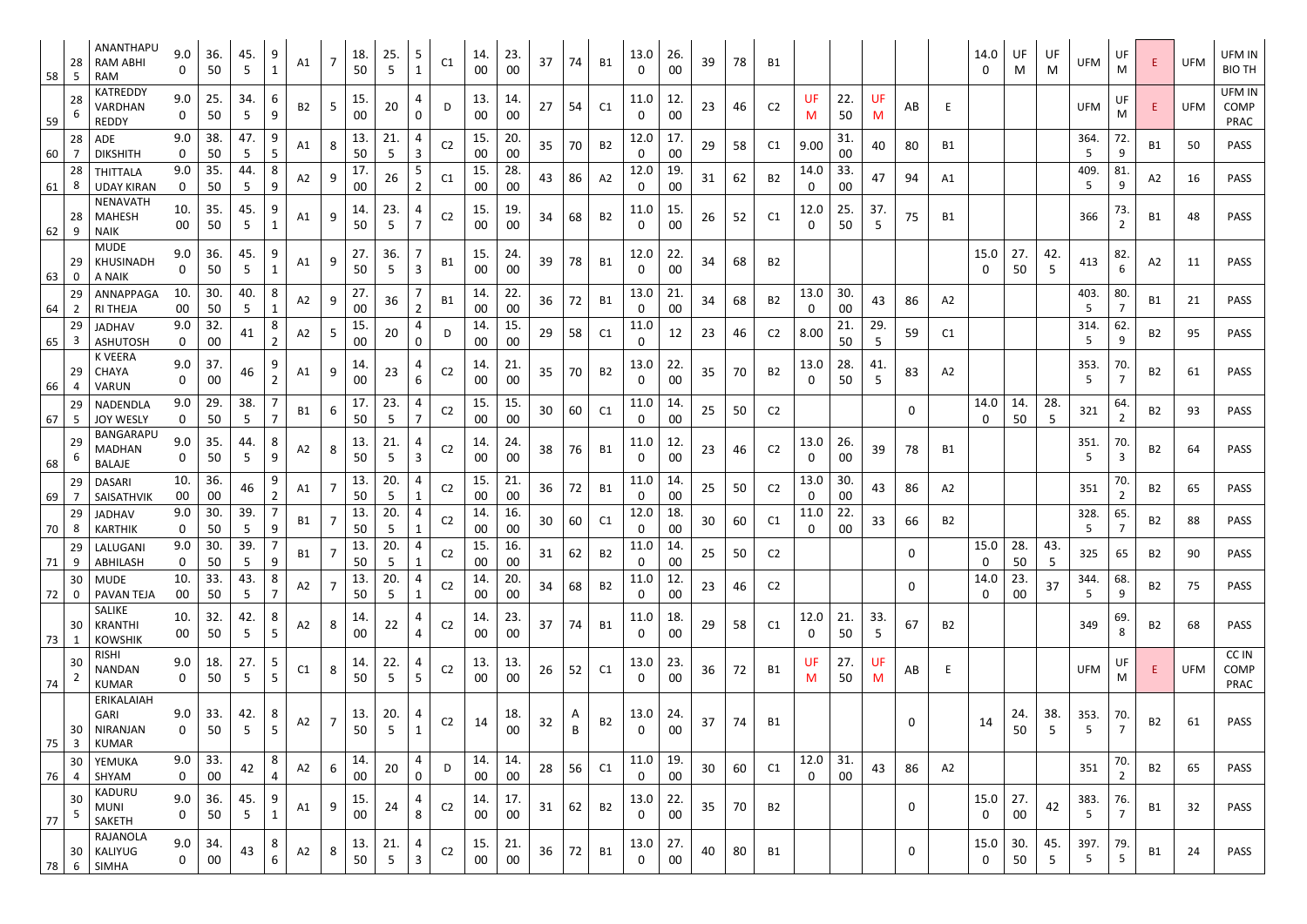| 79       | 30                       | <b>TURRA SAI</b><br><b>VARUN</b>                      | 9.0<br>$\mathbf 0$  | 33.<br>$00\,$ | 42         | 8<br>$\Delta$                     | A2        | 8              | 15.<br>50 | 23.<br>5  | 4<br>$\overline{7}$                | C <sub>2</sub> | 14.<br>00     | 29.<br>00     | 43 | 86                | A2             | 13.0<br>$\mathbf{0}$   | 21.<br>00 | 34 | 68                 | <b>B2</b>      | 12.0<br>0           | 32.<br>00 | 44                     | 88           | A2             |           |               |          | 394       | 78.<br>8 | <b>B1</b>      | 26             | <b>PASS</b>         |
|----------|--------------------------|-------------------------------------------------------|---------------------|---------------|------------|-----------------------------------|-----------|----------------|-----------|-----------|------------------------------------|----------------|---------------|---------------|----|-------------------|----------------|------------------------|-----------|----|--------------------|----------------|---------------------|-----------|------------------------|--------------|----------------|-----------|---------------|----------|-----------|----------|----------------|----------------|---------------------|
| 80       | 30<br>9                  | <b>THUMPERA</b><br><b>DEVAKI</b><br><b>NANDAN</b>     | 9.0<br>$\mathbf{0}$ | 32.<br>50     | 41.<br>-5. | 8<br>$\overline{3}$               | A2        | 8              | 13.<br>50 | 21.<br>5  | 4<br>$\mathbf{3}$                  | C <sub>2</sub> | 13.<br>00     | 18.<br>$00\,$ | 31 | 62                | <b>B2</b>      | 13.0<br>0              | 22.<br>00 | 35 | 70                 | <b>B2</b>      | 11.0<br>$\mathbf 0$ | 30.<br>00 | 41                     | 82           | A <sub>2</sub> |           |               |          | 357.<br>5 | 71.<br>5 | B1             | 58             | <b>PASS</b>         |
| 81       | 31<br>0                  | R.<br><b>KREETHISH</b>                                | 9.0<br>$\mathbf 0$  | 29.<br>50     | 38.<br>5   | $\overline{7}$                    | B1        | 8              | 13.<br>50 | 21.<br>5  | 4<br>$\mathbf{3}$                  | C <sub>2</sub> | 13.<br>00     | 13.<br>$00\,$ | 26 | 52                | C1             | 11.0<br>$\mathbf{0}$   | 14.<br>00 | 25 | 50                 | C <sub>2</sub> | 12.0<br>0           | 23.<br>50 | 35.<br>5               | 71           | <b>B1</b>      |           |               |          | 327       | 65.      | B <sub>2</sub> | 89             | <b>PASS</b>         |
|          | -31                      | SIBBALA<br>REDDYVEDA<br>NT REDDY                      | 10.<br>$00\,$       | 35.<br>00     | 45         | 9<br>$\mathbf{0}$                 | A2        | 7              | 15.<br>00 | 22        | 4<br>4                             | C <sub>2</sub> | 13.<br>00     | 22.<br>00     | 35 | 70                | <b>B2</b>      | 12.0<br>0              | 19.<br>00 | 31 | 62                 | <b>B2</b>      | 13.0<br>$\mathbf 0$ | 25.<br>00 | 38                     | 76           | <b>B1</b>      |           |               |          | 378       | 75.<br>6 | B1             | 38             | <b>PASS</b>         |
| 82<br>83 | -1<br>31<br>$\mathbf{Z}$ | J DEVA<br><b>ASHISH</b>                               | 9.0<br>$\mathbf{0}$ | 36.<br>50     | 45.<br>5   | 9                                 | A1        | 6              | 13.<br>50 | 19.<br>5  | 3<br>9                             | D              | 14.<br>00     | 22.<br>00     | 36 | 72                | <b>B1</b>      | 11.0<br>0              | 14.<br>00 | 25 | 50                 | C <sub>2</sub> | 9.00                | 27.<br>50 | 36.<br>5               | 73           | <b>B1</b>      |           |               |          | 363       | 72.<br>6 | <b>B1</b>      | 52             | <b>PASS</b>         |
| 84       | 31<br>$\overline{3}$     | PUNITESWA<br>R                                        | 9.0<br>0            | 35.<br>00     | 44         | 8<br>8                            | A2        | 9              | 34.<br>00 | 43        | 8<br>6                             | A2             | 15.<br>00     | 29.<br>00     | 44 | 88                | A2             | 15.0<br>0              | 33.<br>00 | 48 | 96                 | A1             |                     |           |                        | $\mathbf{0}$ |                | 15.0<br>0 | 31.<br>00     | 46       | 447       | 89.      | A2             | $\overline{2}$ | <b>PASS</b>         |
| 85       | 31<br>4                  | SHUBHAM<br><b>KUMAR</b>                               | 9.0<br>$\mathbf 0$  | 24.<br>00     | 33         | 6<br>6                            | <b>B2</b> | 6              | 14.<br>00 | 20        | 4<br>$\mathbf 0$                   | D              | 13.<br>00     | 13<br>00      | 26 | 52                | C1             | 11.0<br>0              | 13.<br>00 | 24 | 48                 | C <sub>2</sub> | 9.00                | 25.<br>50 | 34.<br>5               | 69           | <b>B2</b>      |           |               |          | 333.<br>5 | 66.      | <b>B2</b>      | 84             | <b>PASS</b>         |
| 86       | 31<br>-5                 | <b>RAHUL</b><br><b>KUMAR</b>                          | 9.0<br>$\mathbf{0}$ | 26.<br>50     | 35.<br>5   |                                   | B1        |                | 14.<br>00 | 21        | 4                                  | C <sub>2</sub> | 14.<br>00     | 19.<br>00     | 33 | 66                | <b>B2</b>      | 11.0<br>0              | 13.<br>00 | 24 | 48                 | C <sub>2</sub> |                     |           |                        |              |                | 14.0<br>0 | 21.<br>00     | 35       | 337.<br>5 | 67.<br>5 | <b>B2</b>      | 83             | <b>PASS</b>         |
| 87       | -31<br>6                 | C.R. SAI<br>SANDEEP                                   | 9.0<br>$\mathbf 0$  | 36.<br>00     | 45         | 9<br>0                            | A2        | 8              | 16.<br>50 | 24.<br>5  | 4<br>9                             | C <sub>2</sub> | 15.<br>00     | 27<br>$00\,$  |    | 84                | A2             | 13.0<br>0              | 23.<br>00 | 36 | 72                 | B1             |                     |           |                        |              |                | 14.0<br>0 | 31.<br>50     | 45.<br>5 | 385.<br>5 | 77.      | B1             | 30             | <b>PASS</b>         |
| 88       | -31                      | AMAN<br><b>KUMAR</b>                                  | 10.<br>$00\,$       | 27.<br>50     | 37.<br>5.  | $\overline{7}$<br>5               | B1        |                | 13.<br>50 | 20.<br>5  | 4<br>$\mathbf{1}$                  | C <sub>2</sub> | 15.<br>00     | 18.<br>$00\,$ | 33 | 66                | <b>B2</b>      | 12.0<br>0              | 15.<br>00 | 27 | 54                 | C <sub>1</sub> |                     |           |                        |              |                | 13.0<br>0 | 22.<br>50     | 35.<br>5 | 333       | 66.<br>6 | <b>B2</b>      | 85             | <b>PASS</b>         |
| 89       | -31<br>-8                | <b>G LAHARI</b>                                       | 9.0<br>$\mathbf 0$  | 31.<br>00     | 40         | 8<br>$\Omega$                     | <b>B1</b> | 8              | 15.<br>00 | 23        | 4<br>6                             | C <sub>2</sub> | 14.<br>00     | 19<br>$00\,$  | 33 | 66                | <b>B2</b>      | 12.0<br>0              | 18.<br>00 | 30 | 60                 | C1             |                     |           |                        |              |                | 15.0<br>0 | 30.<br>$00\,$ |          | 351       | 70.<br>2 | <b>B2</b>      | 65             | PASS                |
| 90       | 32<br>$\mathbf 0$        | SRAVANI<br><b>BALE</b>                                | 10.<br>$00\,$       | 35.<br>00     | 45         | 9<br>$\mathbf 0$                  | A2        | 8              | 16.<br>50 | 24.<br>5  | 4<br>9                             | C <sub>2</sub> | 15.<br>$00\,$ | 20.<br>$00\,$ | 35 | 70                | <b>B2</b>      | 11.0<br>0              | 12.<br>00 | 23 | 46                 | C <sub>2</sub> | 13.0<br>0           | 28.<br>50 | 41.<br>5               | 83           | A2             |           |               |          | 373.<br>5 | 74.      | <b>B1</b>      | 43             | <b>PASS</b>         |
| 91       | -52                      | <b>EDIGA</b><br><b>ANJANI</b><br><b>KUMAR</b><br>GOUD | 10.<br>00           | 27.<br>50     | 37.        | 7<br>5                            | <b>B1</b> | 8              | 21.<br>00 | 29        | 5<br>8                             | C1             | 14.<br>00     | 18.<br>$00\,$ | 32 | 64                | <b>B2</b>      | 11.0<br>0              | 14.<br>00 | 25 | 50                 | C <sub>2</sub> | 12.0<br>0           | 23.<br>00 | 35                     | 70           | <b>B2</b>      |           |               |          | 347.      | 69.<br>5 | <b>B2</b>      | 69             | PASS                |
| 92       | 52                       | <b>MURIKINATI</b><br>SRAVAN<br><b>KUMAR</b>           | 9.0<br>$\mathbf 0$  | 34.<br>00     | 43         | $8\phantom{1}$<br>$6\overline{6}$ | A2        | 9              | 22.<br>00 | 31        | $\boldsymbol{6}$<br>$\overline{2}$ | <b>B2</b>      | 15.<br>00     | 30.<br>$00\,$ | 45 | 90                | A2             | 14.0<br>$\mathbf{0}$   | 29.<br>00 | 43 | 86                 | A2             |                     |           |                        | 0            |                | 15.0<br>0 | 30.<br>50     | 45.<br>5 | 394.<br>5 | 78.<br>9 | <b>B1</b>      | 25             | <b>PASS</b>         |
| 93       | 52<br>3                  | SRIDHARA<br><b>VENKATA SAI</b><br>PRANEETH            | 9.0<br>$\mathbf{0}$ | 38.<br>50     | 47.<br>5.  | 9<br>$5\overline{)}$              | A1        | 9              | 32.<br>50 | 41.<br>-5 | 8<br>$\overline{3}$                | A2             | 15.<br>00     | 35.<br>00     | 50 | 10<br>$\mathbf 0$ | A1             | 15.0<br>0              | 35.<br>00 | 50 | 10<br>$\mathbf{0}$ | A1             |                     |           |                        | 0            |                | 15.0<br>0 | 30.<br>50     | 45.<br>5 | 461       | 92.<br>2 | A1             | $\mathbf{1}$   | <b>PASS</b>         |
| 94       | 52                       | <b>REPAKA</b><br>SNEHANSH<br><b>REDDY</b>             | 9.0<br>$\mathbf{0}$ | 35.<br>$00\,$ | 44         | 8<br>8                            | A2        |                | 16.<br>50 | 23.<br>5  | 4<br>$\overline{7}$                | C <sub>2</sub> | 14.<br>00     | 25.<br>00     | 39 | 78                | <b>B1</b>      | 13.0<br>0              | 20.<br>00 | 33 | 66                 | <b>B2</b>      | 11.0<br>$\mathbf 0$ | 28.<br>50 | 39.<br>$5\overline{)}$ | 79           | <b>B1</b>      |           |               |          | 363.<br>5 | 72.<br>7 | <b>B1</b>      | 51             | <b>PASS</b>         |
| 95       | 52<br>-5                 | <b>MATAM SAI</b><br>GANESHKAR<br><b>RTHIKH</b>        | 9.0<br>0            | 29.<br>00     | 38         | 7<br>6                            | <b>B1</b> | 8              | 18.<br>00 | 26        | 5<br>$\overline{2}$                | C1             | 15.<br>00     | 16.<br>$00\,$ | 31 | 62                | <b>B2</b>      | 12.0<br>$\overline{0}$ | 17.<br>00 | 29 | 58                 | C1             | 14.0<br>$\mathbf 0$ | 27.<br>00 | 41                     | 82           | A2             |           |               |          | 347       | 69.<br>4 | <b>B2</b>      | 70             | <b>PASS</b>         |
| 96       | 52<br>6                  | <b>DODDA</b><br>HRUDAYA<br><b>DEEPAK</b>              | AB                  | AB            | AB         | A<br>B                            | AB        | 5 <sub>1</sub> | AB        | AB        | A<br>B                             | AB             | AB            | AB            | AB | A<br>B            | AB             | AB                     | AB        | AB | AB                 | AB             | AB                  | AB        | AB                     | AB           | AB             |           |               |          | AB        | M        | A1             | AB             | AB IN<br>ALL<br>SUB |
| 97       | 52                       | KANGULA<br><b>UMESH</b><br><b>KUMAR</b>               | 9.0<br>0            | 32.<br>50     | 41.<br>5   | 8<br>$\overline{3}$               | A2        | 8              | 20.<br>00 | 28        | 5<br>6                             | C1             | 15.<br>00     | 27.<br>$00\,$ | 42 | 84                | A2             | 13.0<br>0              | 22.<br>00 | 35 | 70                 | <b>B2</b>      | 14.0<br>$\mathbf 0$ | 32.<br>50 | 46.<br>5               | 93           | A1             |           |               |          | 389       | 77.<br>8 | <b>B1</b>      | 29             | <b>PASS</b>         |
| 98       | 52<br>8                  | YASH SAHAY                                            | 10.<br>$00\,$       | 38.<br>00     | 48         | 9<br>6                            | A1        |                | 14.<br>00 | 21        | 4<br>$\overline{2}$                | C <sub>2</sub> | 15.<br>00     | 17.<br>$00\,$ | 32 | 64                | <b>B2</b>      | 13.0<br>$\mathbf 0$    | 17.<br>00 | 30 | 60                 | C1             | 11.0<br>$\mathbf 0$ | 25.<br>00 | 36                     | 72           | <b>B1</b>      |           |               |          | 346       | 69.<br>2 | <b>B2</b>      | 72             | <b>PASS</b>         |
| 99       | $\overline{2}$           | VADLA<br>53   MANIKANTA<br>PRASAD                     | 9.0<br>$\mathbf 0$  | 30.<br>50     | 39.        | 9                                 | B1        | 8              | 14.<br>00 | 22        | 4                                  | C <sub>2</sub> | 13.<br>$00\,$ | 25.<br>$00\,$ | 38 | 76                | B <sub>1</sub> | 11.0<br>$\mathbf 0$    | 12.<br>00 | 23 | 46                 | C <sub>2</sub> | 11.0<br>$\mathbf 0$ | 27.<br>00 | 38                     | 76           | <b>B1</b>      |           |               |          | 360.<br>5 | 72.<br>1 | <b>B1</b>      | 55             | <b>PASS</b>         |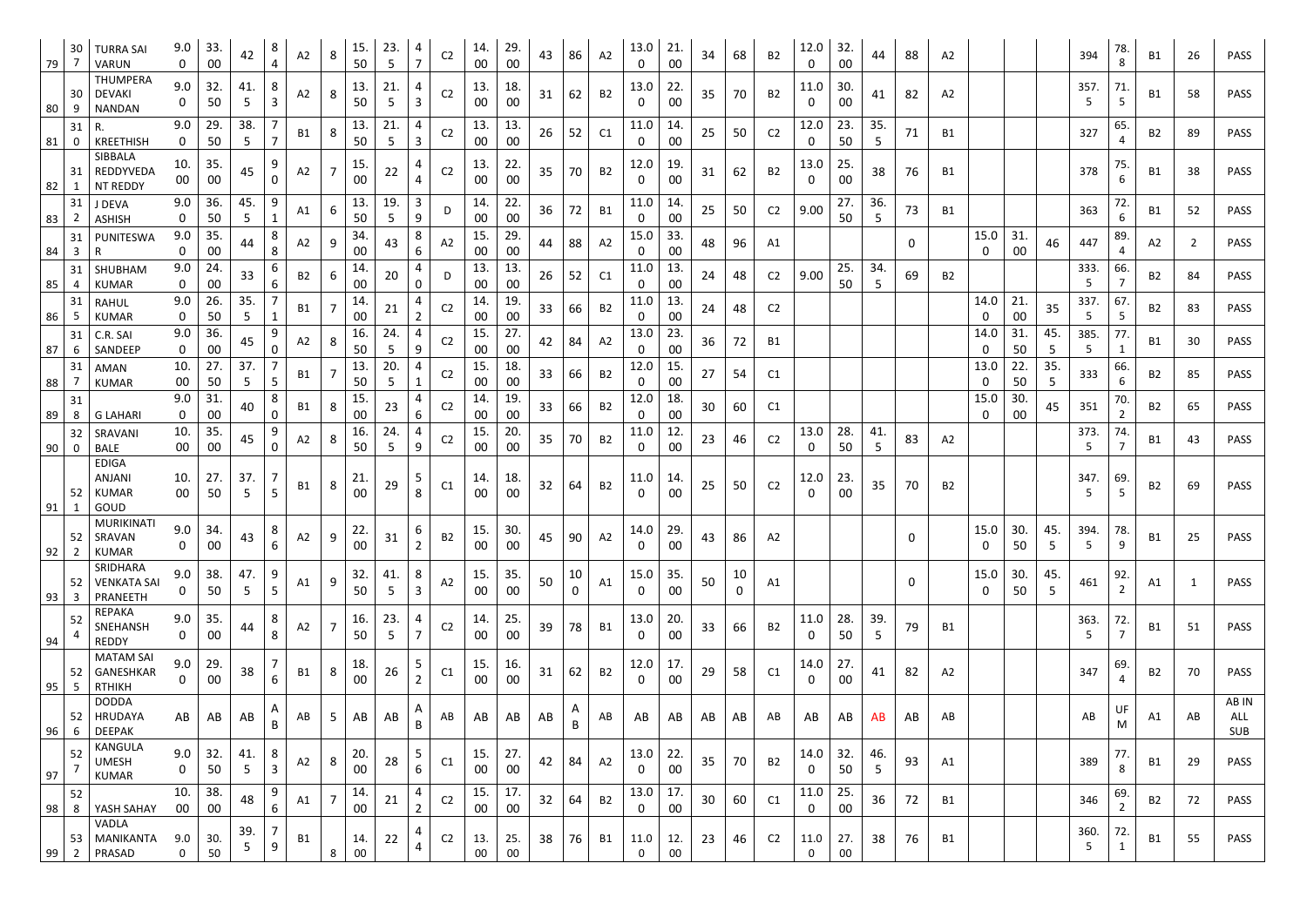| <b>JU</b> |     | T110T<br>NAGARJUN | 9.0 | 50  |     |  |          | ⊥∪<br>50   |     | $\sim$<br>◡∸ | .<br>00                   | $\sim$ $\sim$                   | $\sim$<br>44 | 84 | A2 | 14.0 | ZO.<br>00              | 40 | 80 | <b>B1</b> | 14.0 | 30.<br>50 | 44.          | 89             | AZ. | 374 |   | <b>B1</b> | <b>PASS</b> |
|-----------|-----|-------------------|-----|-----|-----|--|----------|------------|-----|--------------|---------------------------|---------------------------------|--------------|----|----|------|------------------------|----|----|-----------|------|-----------|--------------|----------------|-----|-----|---|-----------|-------------|
| ⊥∪ ∣      | -80 | PREM<br>KUMAR     | 9.0 | 31. | 40. |  | $\Omega$ | 1 F<br>. ب | _ ה | ີ            | 15<br>ᅩ<br>$\overline{0}$ | $\sim$<br>28.<br>0 <sup>c</sup> | - 40         | 86 | A2 | 13.0 | $\sim$ $\perp$ .<br>OC | 34 | 68 | <b>B2</b> | 13.0 | 24.<br>50 | $\sim$<br>37 | $\overline{ }$ | B1  | 359 | . | <b>B1</b> | <b>PASS</b> |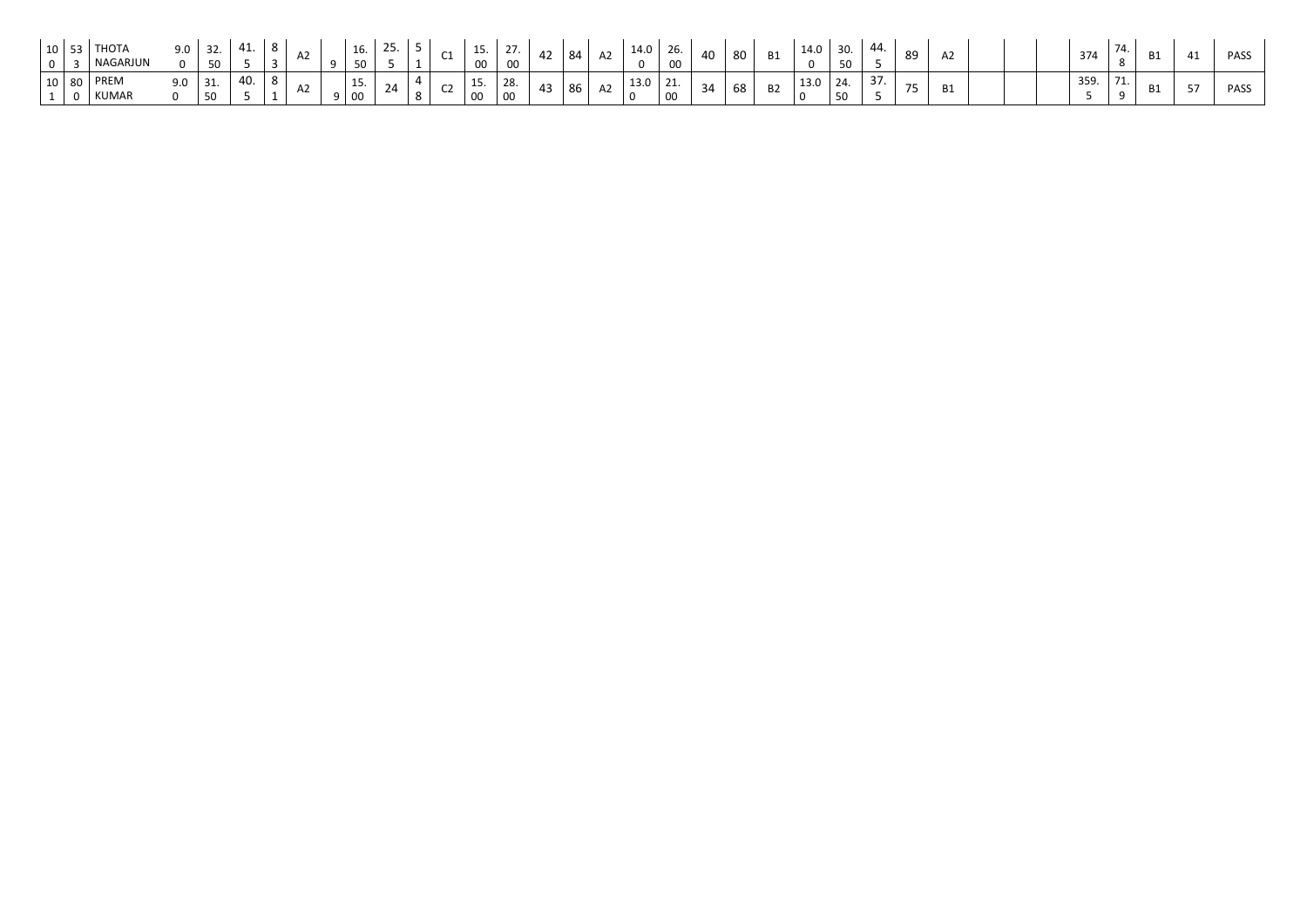### CLASS XI SUBJECT WISE ANALYSIS OF TERM I & II

|                                 | <b>SUB</b>     | A <sub>1</sub> | A2 | <b>B1</b> | <b>B2</b> | C <sub>1</sub> | C <sub>2</sub> | D | Е | <b>AB</b>    | <b>TOTAL</b> |
|---------------------------------|----------------|----------------|----|-----------|-----------|----------------|----------------|---|---|--------------|--------------|
|                                 | <b>ENG</b>     | 24             | 57 | 19        | 0         | $\mathbf 0$    | 0              | 0 | 0 | 1            | 101          |
|                                 | <b>MATHS</b>   | 0              | 7  | 17        | 30        | 37             | 8              |   | 0 | $\mathbf{1}$ | 101          |
| 区<br>$\circledcirc$             | <b>PHYS</b>    | 1              | 39 | 44        | 15        | 1              | 0              | 0 | 0 | 1            | 101          |
| नेतुं समुद्धतः<br>$\frac{1}{2}$ | <b>CHEM</b>    | 1              | 8  | 16        | 36        | 24             | 12             | 3 | 0 | 1            | 101          |
| <b>SAINIK SCHOOL KALIKIR</b>    | <b>BIO</b>     | 4              | 10 | 12        | 5         | 1              | 0              | 0 | 1 | 0            | 33           |
|                                 | <b>COMS</b>    | 7              | 21 | 29        | 6         | 1              | 0              | 0 | 3 | 1            | 68           |
|                                 | <b>OVERALL</b> | 1              | 17 | 42        | 35        | 1              | 0              | 0 | 4 | 1            | 101          |

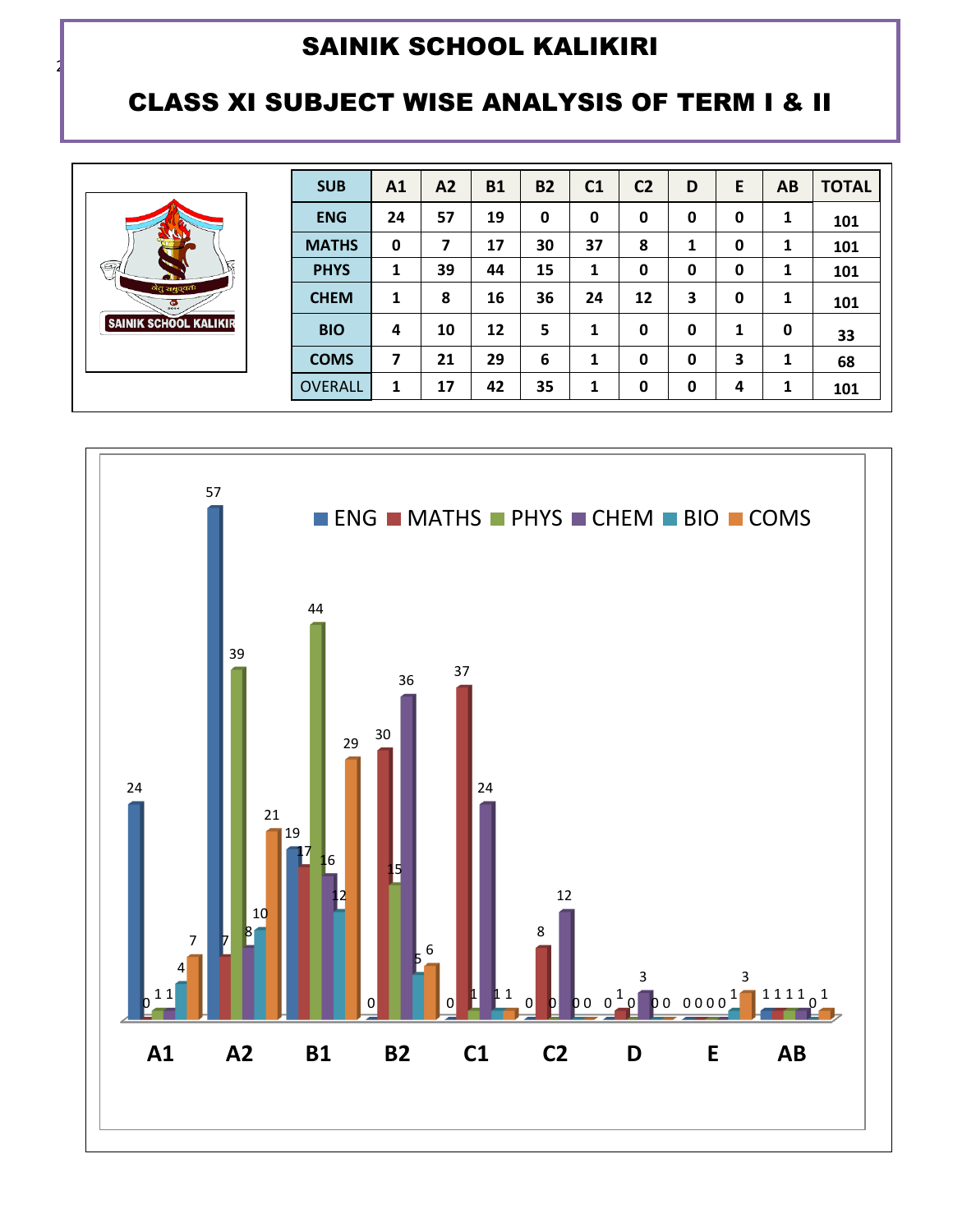## CLASS XI SUBJECT AVERAGE ANALYSIS OF TERM I& II

|                               | <b>SUB</b>   | <b>AVERAGE</b> |
|-------------------------------|--------------|----------------|
|                               | <b>ENG</b>   | 86.4           |
|                               | <b>MATHS</b> | 62.9           |
| ⊛,<br>Œ.                      | <b>PHYS</b>  | 78.0           |
|                               | <b>CHEM</b>  | 63.3           |
| <b>SAINIK SCHOOL KALIKIRI</b> | <b>BIO</b>   | 79.8           |
|                               | <b>COMS</b>  | 80.1           |

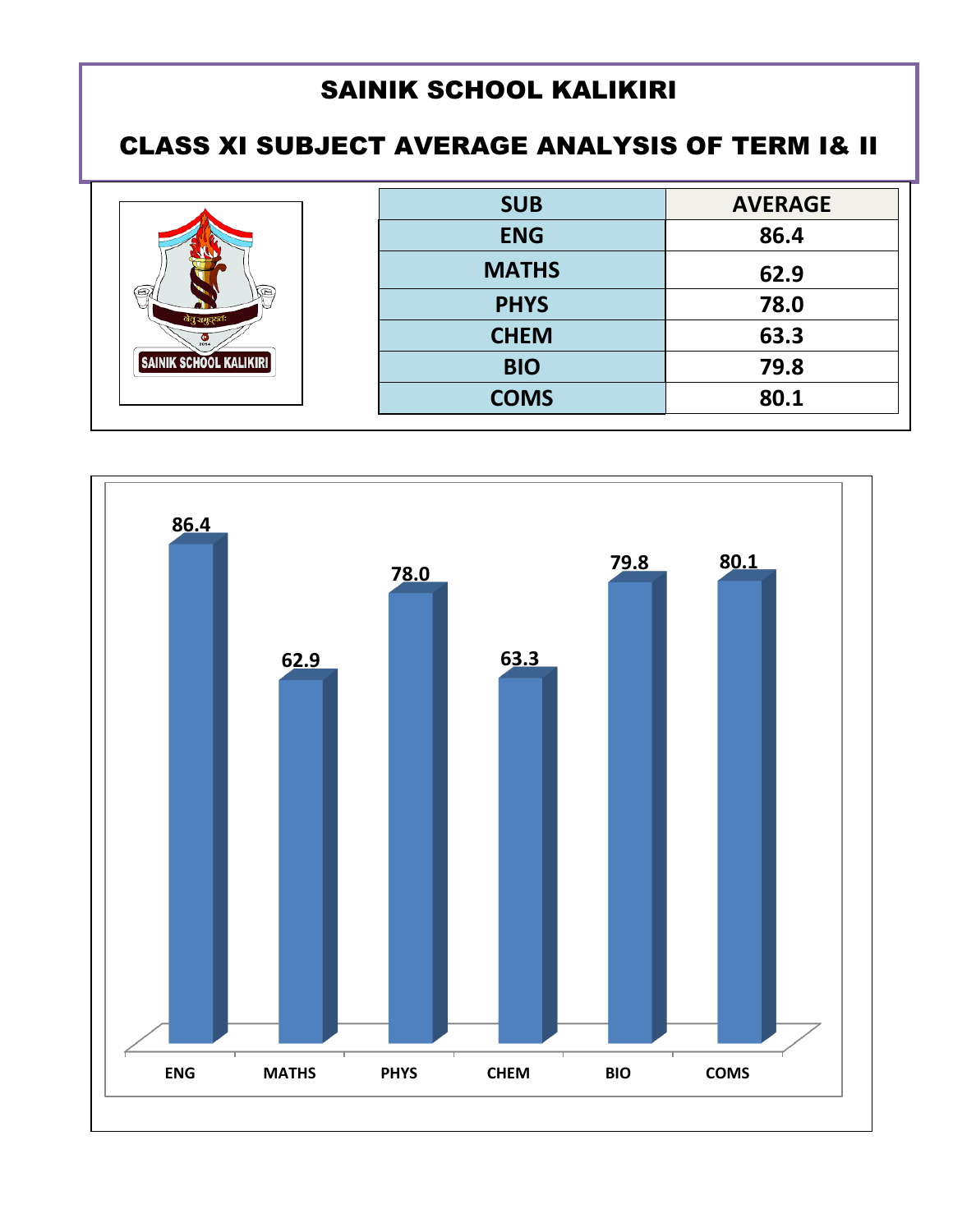#### CLASS XI OVERALL PERCENTAGE ANALYSIS OF TERM I& II



| % RANGE      | <b>GRADE</b>   | <b>NO OF CADETS</b> |
|--------------|----------------|---------------------|
| 91-100       | A <sub>1</sub> | 1                   |
| 81-90        | A <sub>2</sub> | 17                  |
| 71-80        | <b>B1</b>      | 42                  |
| 61-70        | <b>B2</b>      | 35                  |
| $51 - 60$    | C <sub>1</sub> | 1                   |
| 41-50        | C <sub>2</sub> | 0                   |
| $33 - 40$    | D              | 0                   |
| $33$         | E              | 4                   |
| <b>AB</b>    | <b>AB</b>      | 1                   |
| <b>TOTAL</b> |                | 101                 |